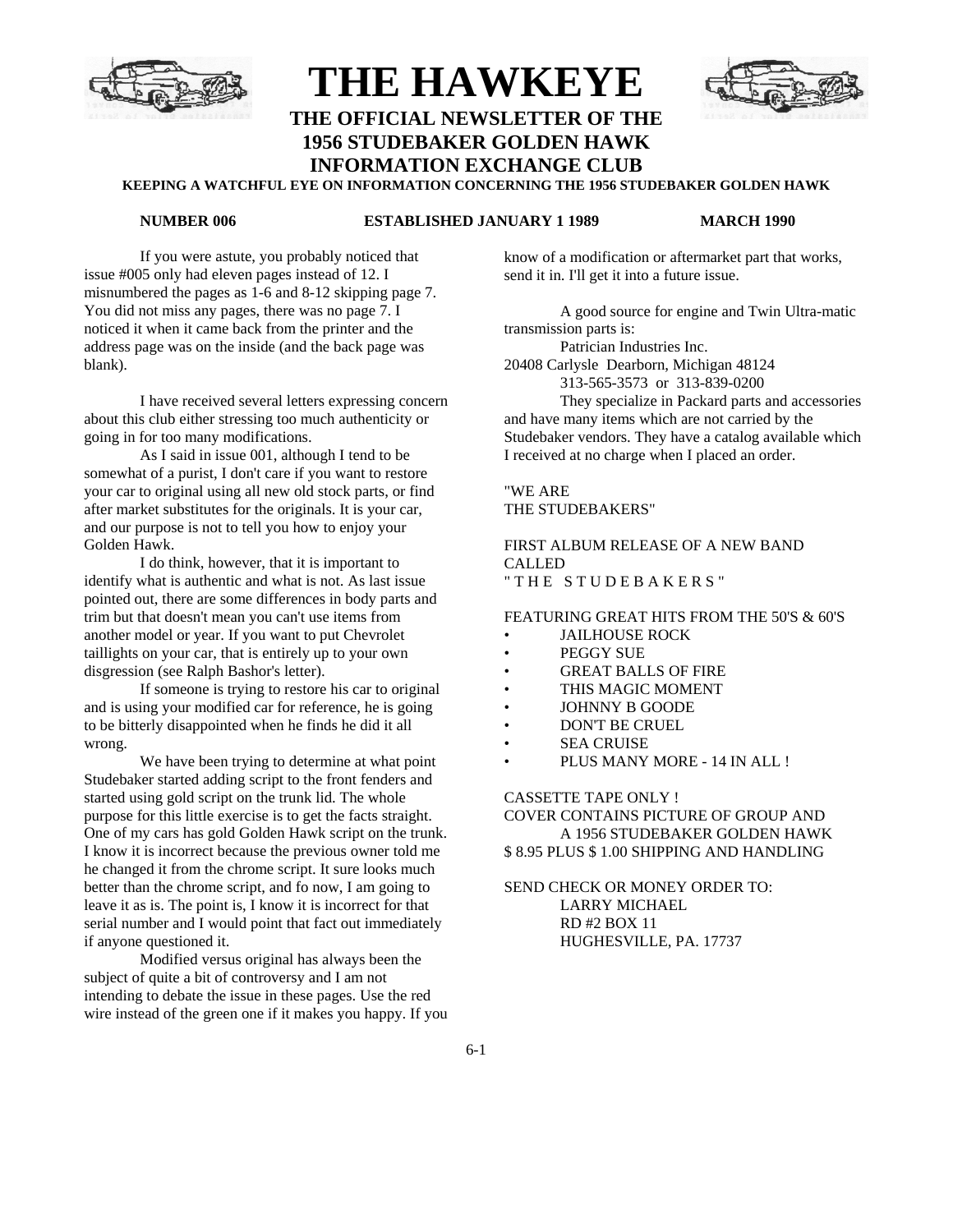### MYRON MCDONALD 22 E CHURCH STREET AURORA, MISSOURI 65605 417-678-4466.

 $\mathsf I$  received your reply to my letter and  $\varphi_0$ uid. like all the back issues. If possible, would you put mu name & phone # in your next issue as wanting to bug a 1956 Colden Hawk (NOTE: I listed Muron's name in issues 004 and 005, but he sent me a very generous check to help with the expenses and seems very interested in our favorite car so I thought I'd do. it again. If you can help Myron, please give him. a call )

### **CEOFF FORS**

### MONTEREY, CALIFORNIA

Enclosed is a copy of the production proof for my '56 Golden Hawk, which I finally got around to ardering from N & A.

The car was sold new bulls dealer about 45 miles north of me, in Gilvou, California. The dealer appears to now be a used car fot. First, chance light, I will go up there and see if I can track down any of the history of the cen

I'm curious if anybody has muffler interchances with more common mufflers. The mulflers from Newman & Altman, and Special Interest autos are oetting expensive, and I can't help Ininking that some Chevy or Ford mulfler. 15 probably a perfect interchange.

### LARRY L. MICHAEL HUGHESVILLE, PA

Enclosed is an advertisement for a cassette lape from a group here in Pennsulvania called "The Studebakers". I know you have not run ads. in THE HAWKEYE before, but this one is slightly different.

The cover of the tape contains a picture of the group and a 1956 Golden Hawk! I thought the subscribers to your oublication might be interested. The tape contains many old rock tunes from the 50's and 60's.

The group called me last October and asked per mission to take pictures of my Golden Hawk. to be used on the album cover. Of course I said. "Dkay!". They inform me they are planning a second album and are currently looking for a "bullet nose" vintage Studebaker for their **DOM Y** 

I have enclosed several different size ads for you to choose from for THE HAWKEYE. If you do not want I run the ed. I understand but felt I would make you ewere of the tepe.

Thanks for the consideration. Keep up the fine work and I look forward to the next issue of THE HAWKEYE.

(NOTE: See Larry's ad on page 1)

### JOHN P GLENS

GRANGER, INDIANA additional info on me 56 Colden Havik, with 3 speed/00. I found motor = 5687-2773 which has ned painted heads and ned painted. valve covers which say Packard on them.

The Hewic body is two tone green and white The green on the firewall, rear of the rear deck. lid, in the trunk, on the inside floor and trunk. lid. lower sides of car (below chrome) and on the roof. The white is an the hood, top of trunk. fins and above side chrome and on front litner. panels. There is chrome Studeboker, script on both front fenders and gold *Golden H*awk, script an rear deck ind

Mulextina motor has #5582-1280 which has a 4 bbl Rochester carb, chrome valvers, power steering and automatic trang flywheel. Extra motor appears to be out of a 1955 Peckard Petrician.

You made mention of investigating more on the S6J-K7 at Newman/Altman, if you are thinking of coming to South Bend, maybe I can help since I am a South Bend boy

### LUTHER JACKSON

RUSKIN, FLORIDA

Whenever installing the wiring kit for the techometer, be sure you have a good ground. If possible, run a ground wire back to the body or the engine black. If you ground to the body, make sure the body has a ground wrre going. back to the engrne block. Since these Studebaker Hawks have a fiberglass dash, all electrical connections have to go through a around wire to complete the ctrouit.

Oue to the age of these Studebakers, and the nature of correston, it is very possible for electrical components not to work because of a 'bad'' ground. If you have oover to a switch or guage but it still doesn't work, try grounding it. back to the batter of it just might vork. Also, make sure you have full voltage to the electrical crecuit. A cood test meter for this can be ourchased from Redio Sheck for ebout \$15.00.

On the tachometer installation, the coster installation would be to make the wining. connections under the hood at the external resistor for the ignition circuit. Make sure that you use the side of the matator that has a consignt 1.2 volts D.C. The ground could be the mounting screw for the resistor.

The nestest installation would be with the wire connections under the dash. The wiring kit will work mounted in either direction.

Once again, a lot of electrical problems can be traced to maufficient voltage or a poor. ground. Check all connections and make sure. you have full voltage (See next 4 pages).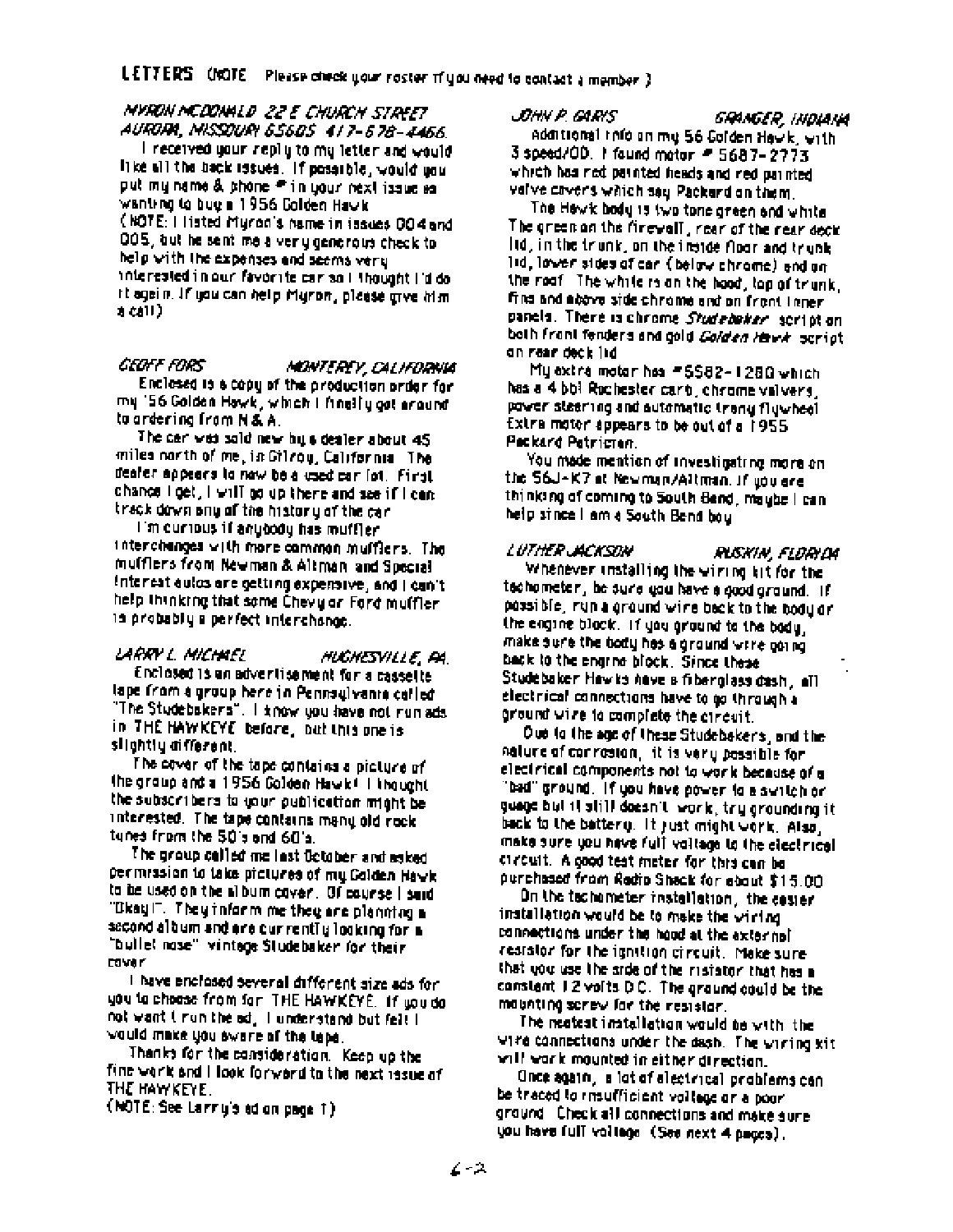

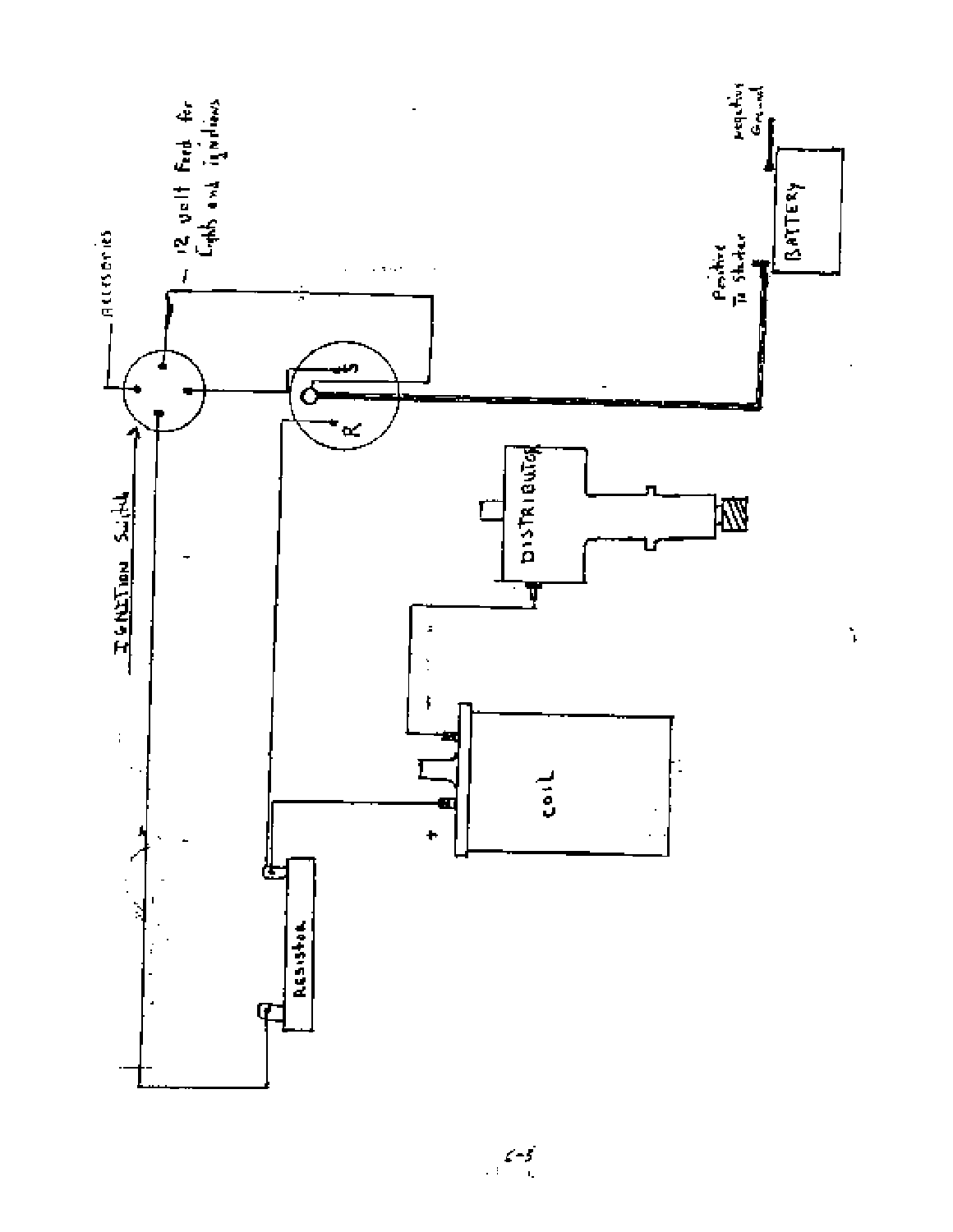# INSTALLATION INSTRUCTIONS

**760 SERIES** 

For Auto-Lite Distributors 8 Cyl.

 $18 - 12$ CATALOG NO. 4185

# STEWART-WARNER ELECTRIC TACHOMETER Using Switch Model 762-J



READ THESE DISTRUCTIONS CAREFULLY

### A. PARTS REQUIRED

**STEWART** 

WARRZI

جسا

A complete installation requires three units: (1) Tachcmeter. (2) Solich and (3) Wire Cable.

1. Tachometers are supplied with steering post mounting brackets. If panel mounting is desired, bracket kits are available: No. 418051 kit for small sized instruments and No. 416582 for large instruments (Vac - Tach).

2. Mirm Cable No. 415237 is required for all installations.

3. The 762-J Sending Switch fits only B cylinder Auto-Lite Distributors found on the following passenger cars: Chrysler, DeSoto and Dodge (1949-current<br>wodels: The B cylinder Auto-Lite distributors found on these cars must use distributor cap IAR-1003 and distributor rotor IGP-10168. Check catalog #2303 for complete list of Applications to make Sure the 762-J Sending Sultch in the proper one for your car.

### **B. PREPARATION**

1. Remove distributor cap by releasing anap spring clamps.

2. Remove rotor from distributor.

3. Remove dust cover.

C. INSTALL DISTRIBUTOR SWITCH

CAUTION - Be sure sach part is set properly in place and aligoed. Wisslignment will cause failure and possible breakage of rotor.

 $\sim$ 



 $FIG. 1$ 



FIG. 2

IMPORTANT - 32E THAT TACHOMETER VOLTAGE (6 OR 12Y.) IS SAME AS VOLTAGE SYSTEM OF VEHICLE.

P.M. 434145

Printed in U.S.A.  $6 - 4$ 

833-53 4185 16-531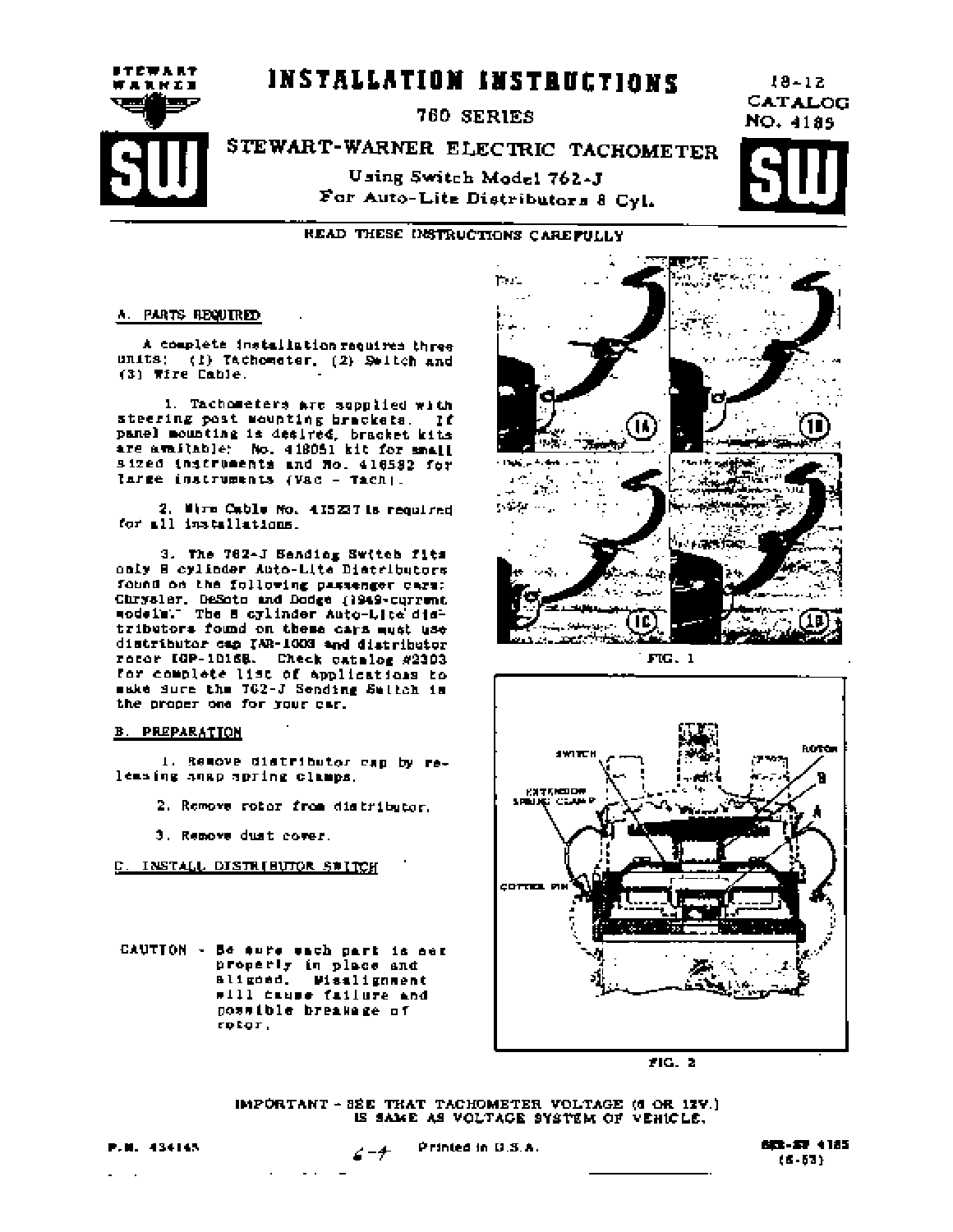1. Attach the extension anap spring clamps. The clamp has a slot into which the distributor clamp fits. Insert cotter pio through the loop in the distributor clamp that protrudes through the sict of the extension clamp. The coffer pin may be installed one of two ways:

- a. Whenever possible, the promes should be spread and folded back in a hairpin turn on each side of the joined clamps (Figs. 1A & 1B).
- b. If a close fit probibits the apreading of the prongs, alide one prong only into place, then bend hoth prongs around on one side of the joined clamp (Pigs, IC A IDL.

2. Place Stewart-Warner Switch on distributor rotor shaft.

- a. Turn rotor shaft, making sure indexing flats are aligned, then seat all the way. down on distributor cam shaft, see A, Figure 2.
- b. Seat Distributor Switch All the way down. making sure index points of Switch line up with those of the distributor.
- c. Taptonol Switch rotor lightly with screw-

driver handle, while holding switch securely in place, to seat rotor snugly on distributor cam shaft.

d. Check rotor shall to see that it is perfectly tight on distributor cam shaft.

1. Install rotor on switch, align and seat propwrit on rotor shalt, are B. Figure 2.

- 4. Install distributor cap:
	- a. Line up distributor index points with those on switch, and seat properly.
	- b. Lock distributor cap with extended apring clamps (Pigure 2).

CAUTION - Hold downward pressure on distributor cap until both champs are securely in place.

5. Check for clearance, After distributor capis installed, (a) make sure there is no tension on the distributor lead wires, and (b) there is clearance between distributor and other motor equipment.

6. Check installation - See Below

### SPECIAL INSTRUCTIONS **READ CAREFULLY**

One of the most important steps in making a good Plastric Tachometer installation in that of saiding a proliminary test after the Smitch, refer and cap have been assembled on distributor. Turn over engine with minuter or run the engine a forseconds.

After this is done, check rotor and cap to see whather the rotor is hitting, by looking at the brasa posts in the cap. If there are scratches on these posts, the rotor it bitting, and a thorough check for minalignment should be unde. If antennary, file and of rator content are sufficiently to give clourance.

### ROTOR STABILITY

There is side play in the Tachometer Switch rotor shaft because a bearing is not required. The only 'pressure'' exerted against the rotor shall comes from the three sats of brushes in the Switch which are in constant contact with the rotor shaft. The felt washer is used to keep dirt and oil from getting on the brushes. It is not intended to be a bearing

### D. DISTALL TACHOMETER AND WIRING

1. Install Electric Tachometer in desired position maing brackets supplied or panel mount-

2. Install Wire Cable (No. 415237) with spade terminal wires at tachometer and. DETERMINE POLARITY OF BATTERY BEFORE INSTALLING.

> a. If positive post  $(*)$  of battery is the ground, connect BLACK wire to IGNITION suitch, and RED wire to a good GROUND.

or bushing. There is a little more taper on the Stewart-Warner Switch rotor shaft than on the distributor shaft. This assures the rotor having a snue titul

if the rotor and Switch shall are pressed saugly on the distributor shaft, there should be no side play.

If the rotor hits the points in the cap after the switch has been leatailed, check (1) to age ([a]] parts are seated properly, (2) allgament is correct. and (3) if rotor contact arm is clean. It is normal for the rotor to build up a protrusion due to constant arcing.

### THINGS TO REMEMBER

Clean Oil "Bullt-Up" Metal On Old Rotor!

Do Not Lubricate any Part of Switch.

Tachometer Switches and Distributor Caps MUST BE SEATED ALL THE WAY DOWN!

When mstalling Tachometer Suitch, REMOVE DUST COVERS!

> b. If negative post (-) of battery is the ground. connect RED wire to IGNITION awitch, and BLACK wire to a good GROUND.

3. Plug Tachometer lead into Wire Cable socket.

4. Punch out plug or cut hole in fire wall.

5. Feed Wine Cable through fire wall from the cab side.

6. Plug lead on distributor switch into socket on Wire Cable.

 $\cdot$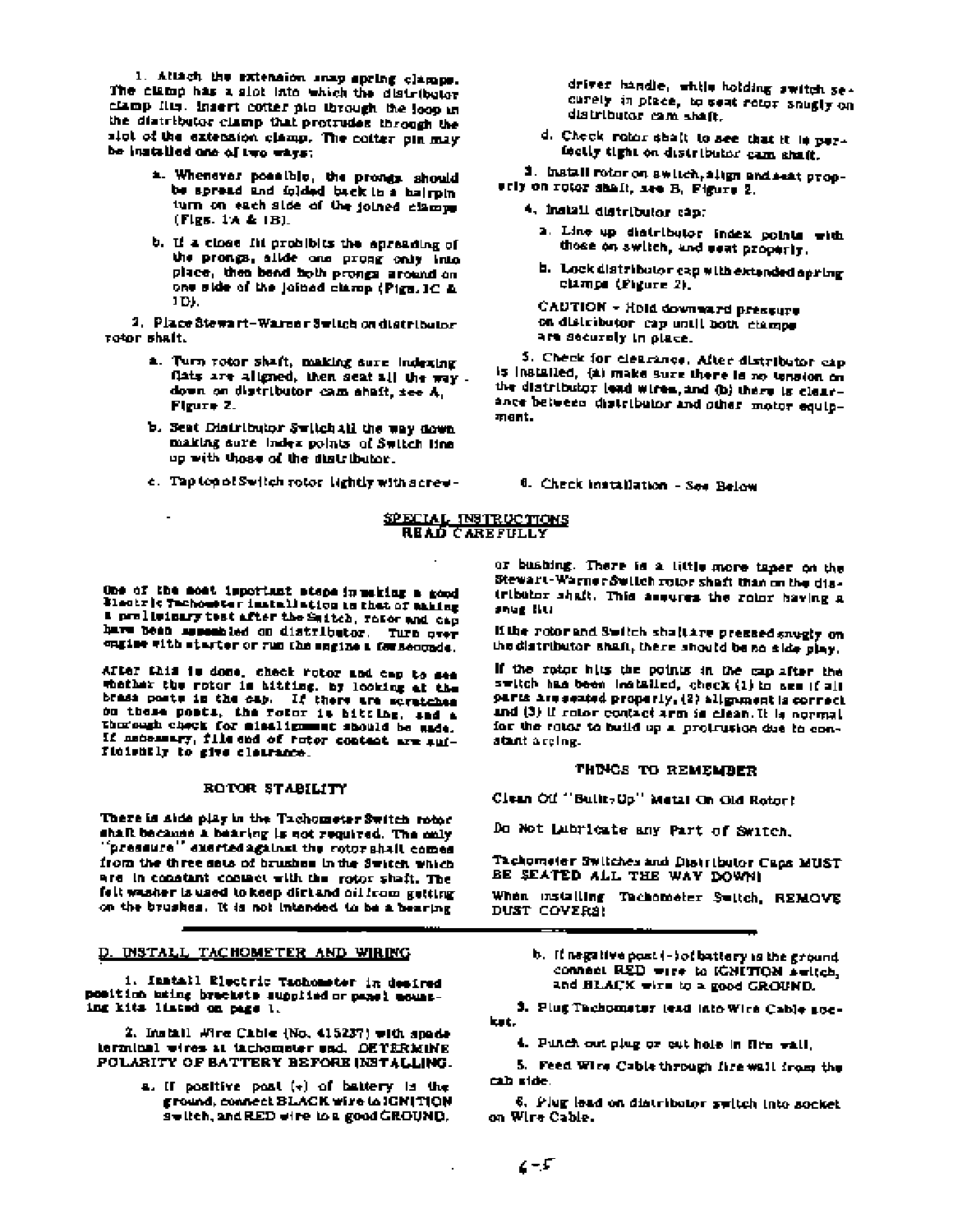

?. Clamp or lape witing in contilion to keep elear of moint or hot surfaces.

WARNING: Spade terminal wires must be at Tachomater end, hee Figure 1.

VACUUM GAUGE CONNECTIONS

The Vacoum Gauge in the Vac-Tach instrument can  $\overline{\phantom{a}}$ 

 $\ddot{\phantom{a}}$  .



be connected to the windshield wiper hose.

- L. Il the vehicle does not have a vacuum booster, insert a T or Y filling in the wiper hose. (Figure 4)
- b. If the vehicle has a vacuum booster, install T litting before booster at manifold. and run wiper hose from Illting to vacuum giuge.

ι



FROM "E" TERMINAL ON THE STARTER SOLEMOID THROUGH A JUNCTION BLOCK LOCATED ON THE FIREMALL EFRIND THE BATTERY. THE OTHER TWO WIRES ON THE JUNCTION BLOCK ARE FOR THE 12 VOLU DC POWER FOR THE CAR AND THE STARTER SOLENOID CIRCUIT.

(THANKS TO LUTHER JACKSON - RUSKIN, FLORIDA FOR THE TACHOMETER INSTALLATION INSTRUCTIONS)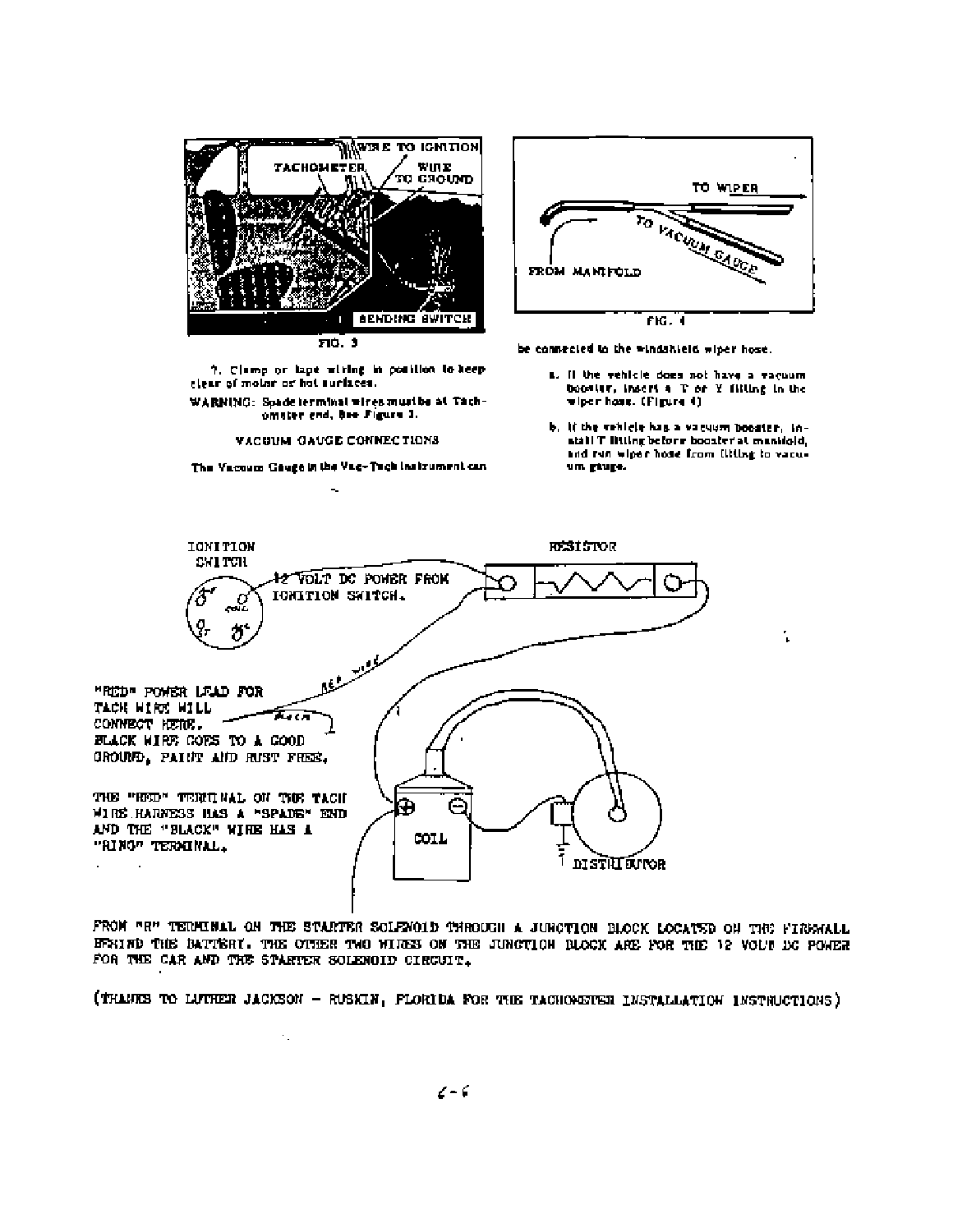### **MORE LETTERS**

BETTY C FRENCH COCHRAN, GEORGIA I am enclosing a little donation to help pay. postage etc for the newsletter. It really is good, very informative

I plan to go to Atlanta in June for the SDC. Southeast Zone meet. I had hoped to drive my can but my son says it needs the engine rebuilt. and I don't know when I can do that

Keep up the good work.

BILL GLASS VALHALLA, NEW YORK Just got your latest bulletin and was pleased. to see a list of cars and an excerpt of my letter.

The car in coming along quite well, but sles not at the rate I have wanted, or hed acheduled. After painting the inner fenders and putting the doors on, we had a gap that was too wide on the right hand door. After much aggravation | found that a bit of my earlier work was causing this, so I had to re-do the whole right door piller. Now all the fenders and quarters fit (including the rocker panels, all straight and meet at the reght curves, etc.

i dropped a tool on the roof chipping some. paint which caused me to re-paint the entire. roof,but this time I used the CRONAR nunisocusnie clear which wet sands with 1500. very easily. All major body panels have been painted with Centari White and wet sanded with -600.

I have galten some very important parts. from Bill Fennessey in Nashville, at a premium price but they were needed. For example, the trim/moulding strips between the fins and inner fenders, which are very rare. Also got NOS the double entennes and NOS backup lights, strill in the original box. I also got faillights and parking lights which I have been told vere impossible to find. He even had NOS "spoke" type" wheel covers in the bax. It amazes me what is still available.

I was hoping to have the car finished by July. for the notional, but since our business has grown, and I can't sneak away as much as I used. to, i em not sure tt will be done on time.

I got the engine back from the rebuilder, and then a buddy of mine's son finished the engine. and detailed it. Funny thing was, I bought a complete angina from Tony (Carafia) in the Gronx and started to connabilize it when we started the finishing loughes on the Hewk's engine. We discovered the second engine had very little wear, in fact, the rocker erms did not even have any marks. We ended up using the rocker arm shafts from that engine. The oil. holes were different, but Tony swore that the engine was from a Hawk. We checked the numbers and use it was so we used them.

I used Chevy orange from Bill Hirsch in New Jersey. We compared all his reds etc., against some painted parts from both engines and this color matched perfectly. The valve covers were then primed and parnied with Deistar scruite. ename) with hardner, the color was from some. Jep rice burner, but really fooks good. The engine I got from Tony had Chrome velve covers. with PACKARD stamped on them and since I can't use those extremely expensive decals that say SKYPOWER 352 on them, I am going to leave them off.

Take care and keep the info coming. (NDTE: The address for Bill Hirsch is 396 Littleton Ave. Newark, N.J. 07103 301-542-2404 FAX 201-542-5151 TELEX 642099

The address for Bill femnessey is 609 Bowling Avenue Nealty ille, Tenn 37215 615-292-5180)

Mike Barnay *GLENDALE, ARIZONA* The enclosed may be of interest to 1956. Galden Hawk owners. I have a print, #299, and it is a high class print. Perhaps other Golden-Hawk owners would like one if they were aware. of 11.

(NOTE: Mike sent the fliger which is reproduced  $\sim$ on the next page. It is for matted prints and a 1956 Golden Hawk is one of the cars on the list. as being available).

## **HERE WE GROW AGAIN**

Please add the following new members to udur roster:

8en Slatter 481 Stansbury Drive Santa Marie, Cs. 93455 - 805-934-4662 Robert Filch I 556 Monte Viento Drive

Maisbu, Cairforma, 90265 213-456-7529 (NDTE, The members listed, joined as a direct, result of Tom Shyder's ad in the February. issue of Turning Wheels ).

### **HORE PARTS**

Anather source for both Packard engine and Twrn-uitrematic transmission parts is: KANTER AUTO PRODUCTS 76 MONROE STREET BOONTON, NEW JERSEY 07005 201-334-9575 TOLL FREE ORDER LINE 1-800-526-1096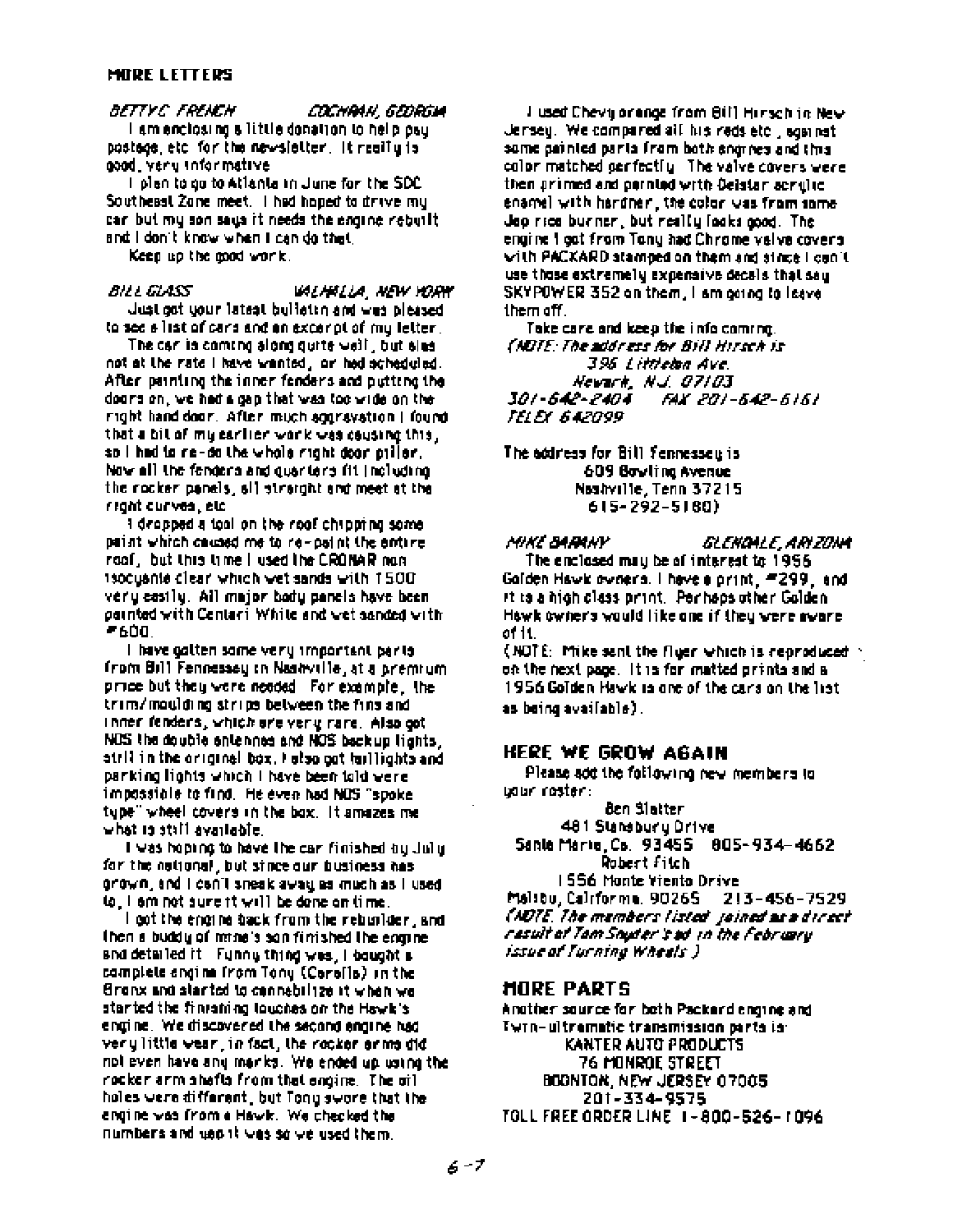# THE CARS YOU'VE ALWAYS DREAMED OF **CAN NOW BE YOURS**

**SIMBAR Far Hotel Transit Development Transit Transit L** sesters feet, IP e-ullian also tarising management **JAGUAR POASCHE CORVETTE. FOR** 

**FINISHED OF MORE AND INTERNATIONAL CONTINUES** while their ratio lihograph Souccurate In detail, No wils sheek angula lumitad edibab Count yourself among the privileged

**Reproduced in the research interventional** slack, each slunning 11°x17° print is

> besad on an original lituation of a ready to heng. suitable tor immediate framing, or Handsome Formula. Melled in Einste 4-wheel lagerd. Select Iram Two **included on ■ 米メリュンジョッド みんのみ ほんぐん**

prints at your request, but you'll need to gladly provida a numbered verse al **Will be produced, even affixed with a** Only 5000 illustrations of each car model ligned and numbered cartificate. We will

# act quickly while selection is available

of other clessic cars will be introduced print. From time to time new illustrations authoritäty and value of your collection will destroy the plate—assure the ing the line. de a particular model is pold out, we

Kret's dreams, or defight a lunuryminded friend. Treat yourself to one or all of these can

The privilege is yours



secher that the ST43 Eds volume function (SEE **HOUNTD BLOCKS: MATTED AGMYS:** 

Platte sand me the following:

litat Correll

はなき ウチャミド

1953 Spar Window Convette

ooo INJ Correll

**TITI Corvalla** 

The Carrier

**TRIS Chancelai** 

**1857 Chavrolet** 

anao **IDD Chrysler Imparts** 

**Clerk upped Bitt DET-MY TRIPPER RE** 

1992 Lamborghini Countabl

ם **BYJ MATCANA BOTA JOYS** 

Ω IMS Muceder Benz 300SL

**DI DIRIKE** 

**Button program** 

 $6 - 8$ 

**ISSE Portehally adaptable** 

ο **Hill Teachmont Premish** http://www.communication.com/

head Hunting and Shabing Com HOW TO ORDER, Smd Check or NO 4450 1

きゅうせきそう スロムオリロチ

Americal af Payment Enclosed

Ĵ

**Co, SMY AND TO ...** Ì

**Anaby of New Orients** 

for Linny Creat

to know that Eart

Framington, MAL01701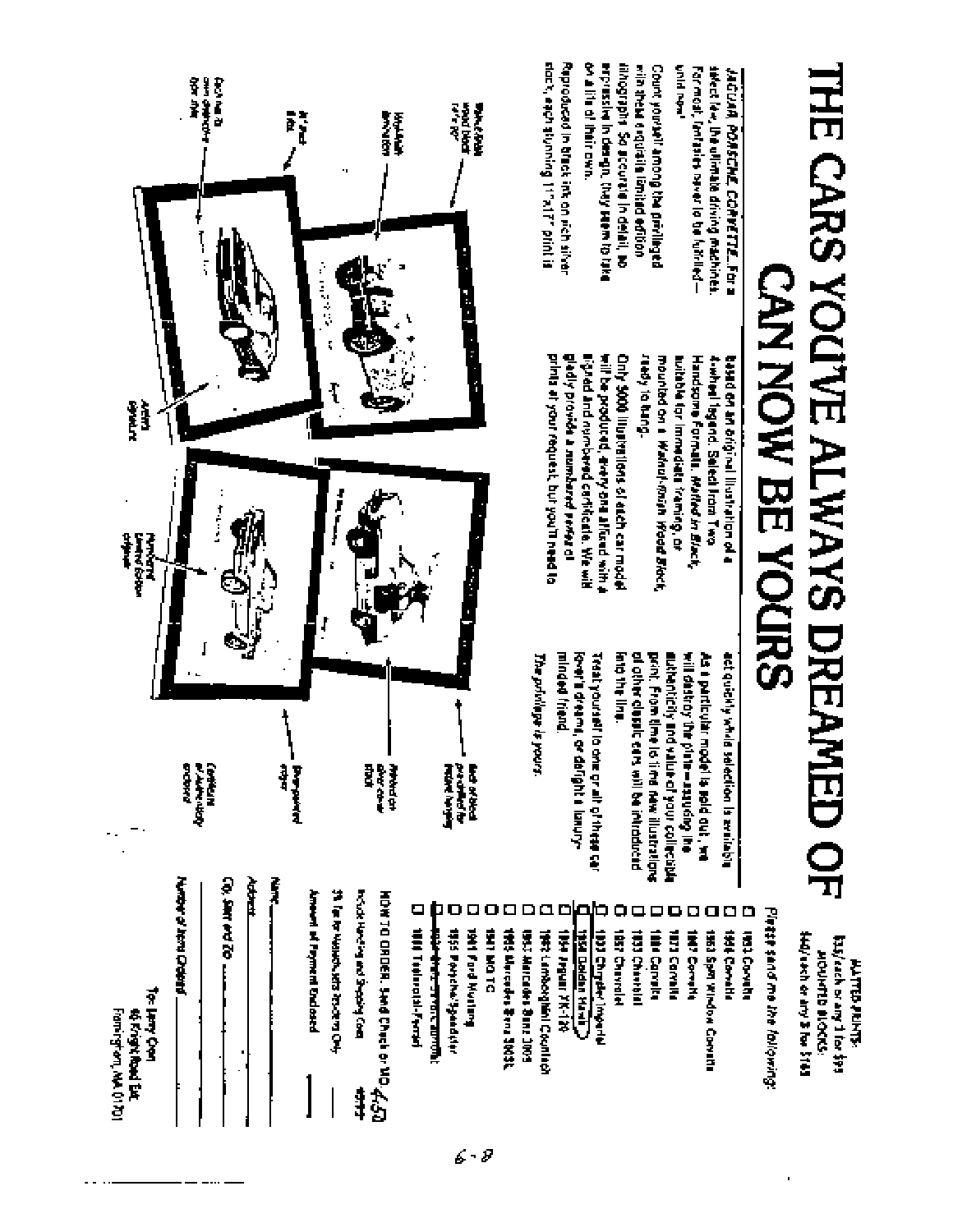July, 1989

Dear Franks

Since I have no other Golden Hawks available to look at and since there is little written information available to help one in restoring a GM I approciate your newsletter very such. Since I am also familiar with "free" newsletters I as enclosing a check to help with postage and printing. I am very familiar with Studes (my father & I presently own savaral '54 through '65s, and we drove them in the '50s).

I would like to suggest you might want to call us a '56 Goldan Hawk Special Interest Group" or SIB rather than an "Information Exchange Club. That way there in loss chance of eisunderstanding that we are another club competing with SDC or whatever. As I read your first neweletter, that is your intent. The SIG idea is common with computer clubs in denoting club assbers who are loyel to the club but have special interests in common with other members.

My GM (Serial no. 6031541, underhood tag 56J-K7 1839) came out of a junkyard in Soccoro, New Mexico. Thankfully, the junkyard owner kapt it as intact as possible, so I had a decent vehicle to start with. It was red, white, gold, and primer, but had ralatively little rust or bondo. The original color seeas to have been all white with apparently original white and coral (7) interior side panels. We towed it to my father's home and after very little work got it started. After cleaning the carburator, replacing the gas tank (plugged feedline), and checking rear wheel bearings and safety itses I drove it over 300 miles to my local body shop. I was pushing hard to get it completed for the Las Vegas convention, but didn't get the painting done. Since Studebaker owners are so critical of other people's cars I didn't dare take it to Vegas. The new paint is Vinsyard Gold (a Ford truck color) on top & bottom and pure white (called mixing white in the rafinishing trade) in the middle. I am very sold on the eixing white color. It is close to Stude's Snowcap white and sure allaviates color matching. I am now in the tedious stage of finding proper clips to put trim back on, rebuilding wiring, and installing the raterior. The 6Hs I saw at Vegas were very helpful in helping as design the interior as I am working with 57 GH seats which have the same shape but a different upholstery pattern). I's rebuilding to the 56 pattern.

In early August I checked with Bills Upholstery in N. Dakota for the silver eylar. He has none left. Apparently one of his suppliers had some old stock, but it is all gone now. My guess is we'll have to find another old stock leftover and try to keep it away from the California noarders. If you turn some up I want just enough to do my side panels  $(2$  preces  $46" \times 12"$  will dol.

I also checked with Bill Fennessy regarding the inner fin trim pieces. His May 1989 price was \$160.00/pair, including clips. We need to find another source or substitute for these pieces.

I ordered rocker panels from Wisconsin Studebaker tince 1 heard the ones from Classic Enterprises were made in a matal brake rather than a rolling mechine, and hence did not have a smooth exterior surface. I got quick shipping, but my body man claimed they were about 2" short,

 $6 - 9$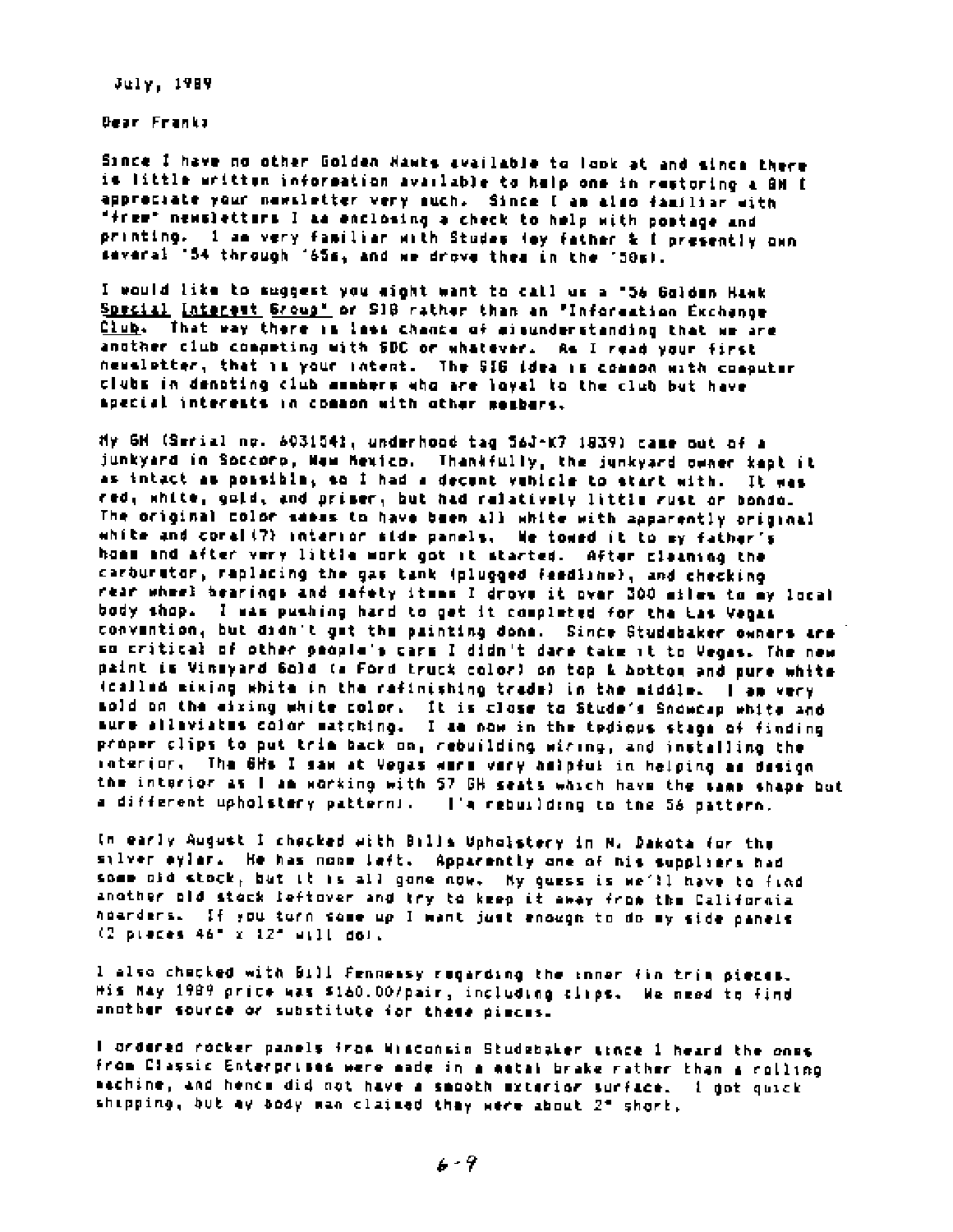My body man also coaplained about the "weakness" of the frame, even though it seems to be in fairly good "original" condition. Therefore I am very interested in the frame strengthing information, mapecially if was developed by an engineer instead of "quasstimated". You should also be aware of the body/frame strength improvements obtained by Dick Datson (Total Performance, Sabring, Florida) by fiberglassing the body interior. I believe the body and frame work topather to maintain "stiffness".

Since I could see that thances of getting original GH headlining were mighty slim I ordered a S66H headliner "kit" from Walston in California. The price and mervior were good, but it's still not in the car. The "kit" is a piece of paper with some dots on it is holm drilling template?), 5 new ectal bows, and a poorly reproduced instruction sheet. Local shoos want to install only their own headliner, which I bet will bear even less resemblance to an original Studebaker headlinar. I found one article on installing headlining in "The Best of Hawk" (from Total Performance). I will probably take an adult education upholstery course and do it myself.

My stearing wheal was poor so I (nstalled a temporary one from a '54 Stude. I am sure the '53 through '56 coupe steering wheels are all functionally interchangeable (3/4" shaft). There are, of course different horn rings, colors, etc. The white steering wheel from my '56 President is in better condition and is apparently the same eaterial as the GH wheel. I ance heard it was a plastic derived from coybeans, and that fits with another report I heard in the late 50s. I may try having Roy Neckers rebuild my wheel. I am not interested in any \$400 or \$500 rabuilt steering wheel!

My biggest problem is licensing the vehicle in Calorado. All the aureaucrate want to protect their fat jobs (you can substitute a five letter word if you want). No two of them can give me the same licensing procedure so it appears I will have to nuckle under and get a bonded title. Please warn everyone in the old car hobby that Colorado government is consistently stupid and is atrongly headed in the direction of wiping out owning and driving ald cars. They use licensing, emissions testing, AND zoning laws to do it. Don't let it happen to you!!!!

Finally a plaa to you to not get sucked into the "authenticity" trap that current Studebaker leadership is expousing so strongly. I want my GM to be as faithful to original as reasonably possible, but I also plan to drive it rather than worship it. I know of at least 3 other GHs in Colorado that spend all their time in the owner's garage and are rarely seem. Wuts to that! If SOC continues its present course we should change the name to SHC, where H stands for hypocrits. If we get sucked into the "matching number" syndrome we eight as well become a Chavy club. What do they do after they get all "matching nuabers" and all the mand chrose pieces and every Chevy engine cosparteent looks like every other one? The owners then try to sake their cars "individual" again. They last Chavy show I saw did this by painting different engine accessories different colors like pink and blue. If "increased value" (the almighty buck) is the reason for rabid authoritity, then we should learn to perticipate more with other car enthusiasts. Studebakers are very unsaleable in the Denver, Colorado market. Much of this, I think,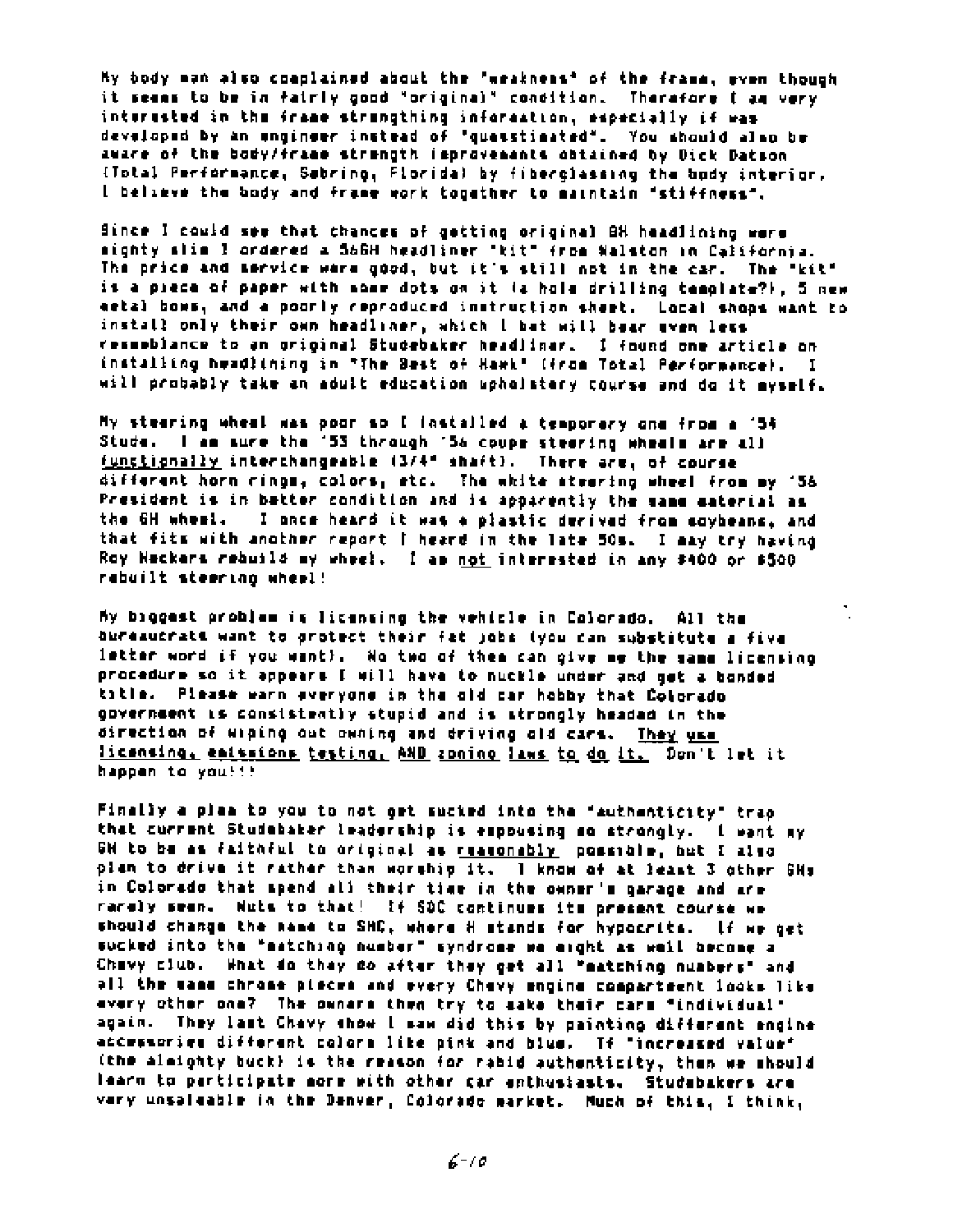comes from the poor reputation of the local SDC members with other car enthusiasts and with the Jack of knowledge of Studebaker cars other car enthus:asts consequently have. Many other unthus:asts cacognize total originality as a faise god. I am told the best regent sale (\$20,000 +) of a Studebaker was a '32 4-door sedan with a Chevy engine, air conditioning, trailer bitch, radial tires, etc. It was set up to be a comfortable family fun car!!! (and happily used as such!!!) It won many "puoples choice" awards.

I am also very concerned about the lack of safety of "authentic" cars. Cars in a "drivers" club should have dual master brake cylinders, radial tires, firm extinguishers, and seat belts!!! Most Studebakers should have better than original brakes (for example, all 51-53 VB's, and any car with a 289 lor 3521 or super-charger should have good disk brakes). Of course if the cars aren't driven . . . .

Flash. It's September 4th and I just agreed to buy another '56 GH (S/M 4032507, body number 56J-K7 - 3029). It was stupid to do so, but I could toil what was going to happen to it if I didn't because the enging ran for only a short time while it was for sale. The ligr that had at was a real hack mechanic. Him mother didn't want that junk car sitting in front of the house. I got it running with a new coil, points and condensor (from NAPA), and cleaning the dirt out of the rebuilt carb (It had no gas filter, and only a couple of gallons in the gas tank.) It was amazing how euch junk the fuel pamp filter screen caught, but the dirt got through. The condensor was the major problemy it is the only one I've seen fail in 20 years. The original car colors appear to be and (center) and white (top b bottom). The engine compartment is rud on the fanders and white on the firewall. IIt's possible this may not be originall. It has a 3 speed with 00, a 3.94 akle, power steering, and a radio. It has the Studebaker script (only) on the front fenders. The trunk script is silver on the white panel. It surm is ugly with the middle being the "solid" color and the trunk panel being white. Oh, well, I'll do ay best to bring it back to 02 condition. (Blessed be the fixer-uppers, for they shall be known as  $f$ oals. $F$ 

I would appreciate help in obtaining a left rear fender "V", a left fiburglass fin, taillights (complete), a set of lifters, intake manifold and valve cover gaskets, and hubcaps. The 2nd GH has a replacement left rear fander (with no trim) and noisy lifters (but oil pressure holds at 35 psi or batter). Also, the new GM means I need to sell my 1954 Commander 2-door coupe with a very good 1962 259 engine and overdrive.

I as also now the owner of a tire eachine that makes wide white sidewails on RADIAL tires. Possibly I could help other GH owners with this dasirable "accusmory" if there ian't some federal law against shipping and using them.

**Relph Bashor** 13452 W. Florida Drive Lakewood, Colorado 80228 303-988-3742